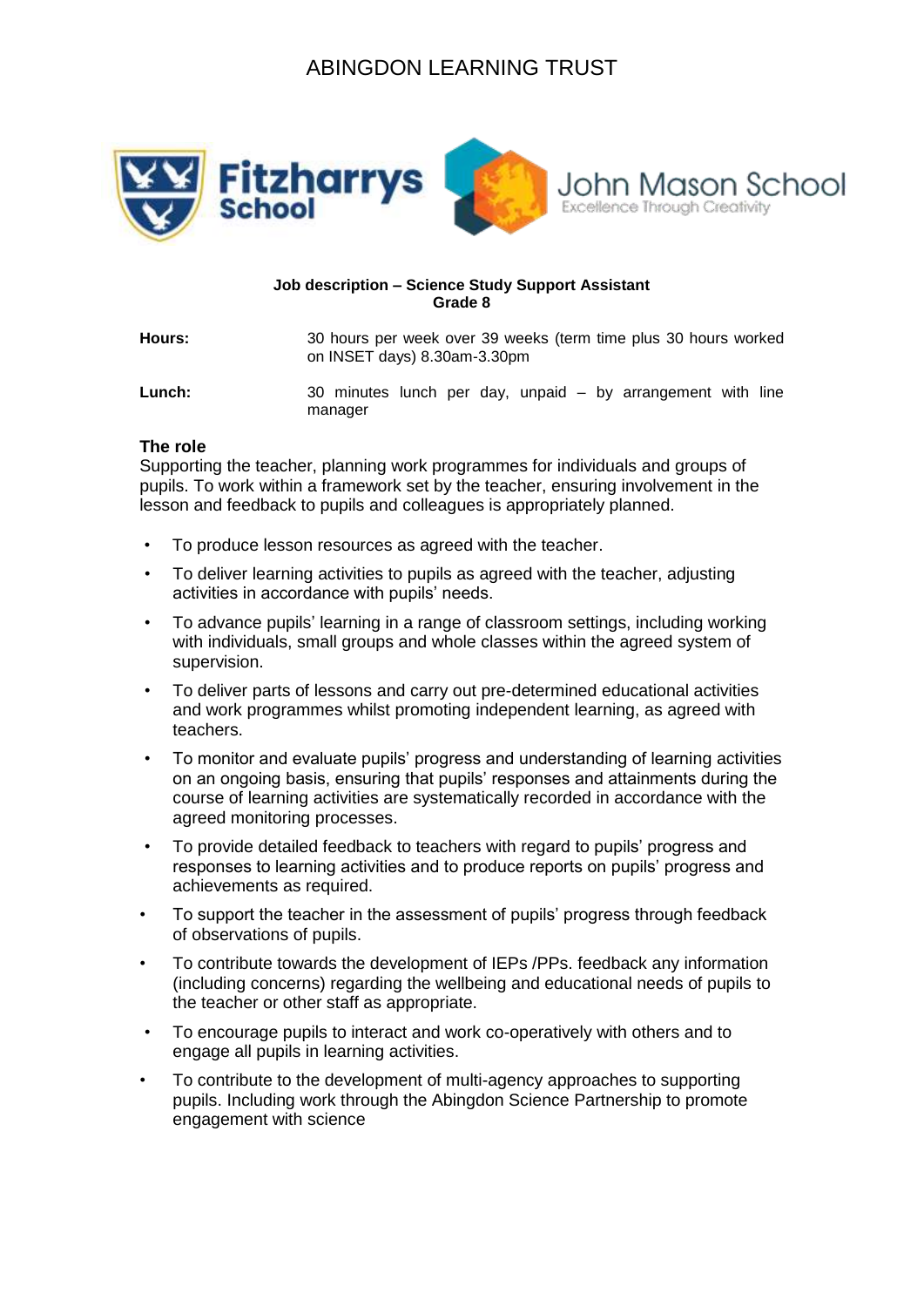## ABINGDON LEARNING TRUST

- To liaise with parents and carers on pupils' progress, difficulties, achievements and other relevant matters, ensuring sensitivity and respect with regard to such communications.
- To build and maintain supportive relationships with pupils, treating all individuals consistently and with respect and consideration. To encourage acceptance and inclusion of all pupils.
- To promote pupils' independence and employ strategies which recognise and reward pupils' self-reliance.
- To encourage social integration and individual development of pupils. To develop methods of promoting and reinforcing pupils' self-esteem.
- To provide feedback to pupils in relation to all forms of progress and achievement.
- To demonstrate and promote positive values, attitudes and high standards of behaviour. To anticipate and manage behaviour constructively, promoting pupils' self-control and independence.
- To supervise and manage pupils' behaviour in accordance with the school's established Behaviour Policy to ensure an orderly and constructive environment for the class.
- To accompany pupils on educational visits and outings. To deliver planned learning activities during the course of outings in accordance with the established guidelines.
- To meet with teachers, directors of faculty and key stage, programme coordinators and SENCOs on a regular basis to plan and review the provision of teaching support, discuss any updates in the curriculum/teaching activities and to consider the progress of individual pupils (including identification of any special support).

### **Responsibilities**

- To be aware of and comply with policies and procedures relating to Child Protection, Health and Safety, security, confidentiality and data protection, reporting all concerns to the Head of School;
- Be aware of and support difference and ensure equal opportunities for all
- Contribute to the overall ethos/work/aims of the school;
- Establish constructive relationships and communicate with other agencies/professionals;
- Attend and participate in relevant meetings as required;
- Participate in training and other learning activities and performance development as required;
- Recognise own strengths and areas of expertise and use these to advise and support others

### **Safeguarding**

Abingdon Learning Trust is committed to safeguarding and promoting the welfare of children. All staff must be willing to undergo child protection screening appropriate to the post, including checks with past employers and the Disclosure and Barring Service.